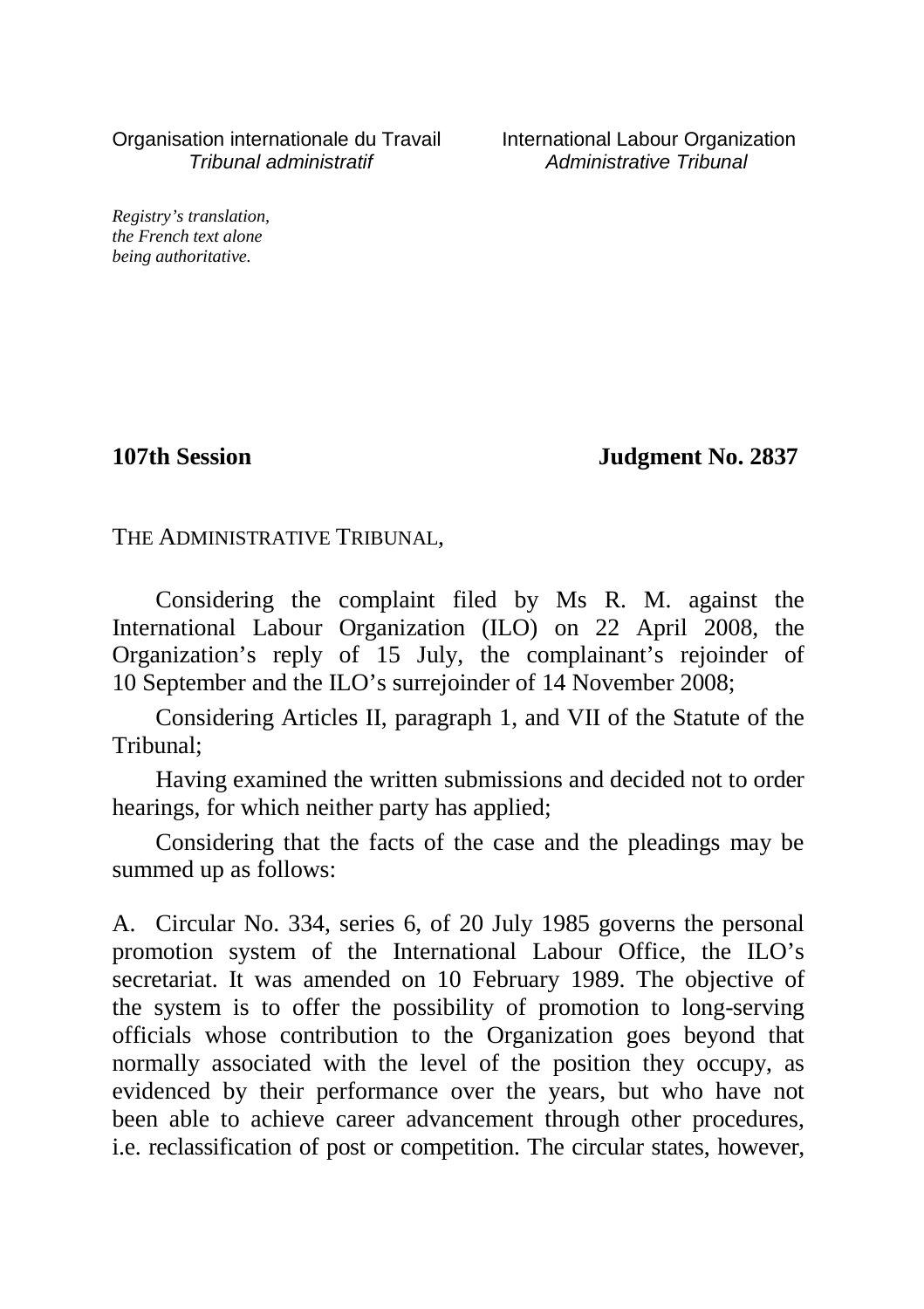that the number of personal promotions should be restricted wherever possible to "either 5 per cent of the positions at a given grade level or to the percentage of the average vacancy rate at that grade level, whichever was less". The decision to grant such a promotion is taken by the Director-General on the basis of recommendations made by a selection board. The board bases its recommendations, inter alia, on an assessment of merit provided by the official's responsible chief and a standard form in which the official states his experience, qualifications and other relevant information. According to paragraph 9 of the circular, a positive recommendation requires a clear demonstration that "the official has regularly performed at a level above the normal requirements of the job" and three criteria are taken into account to this end: quality of work, quantity of work and personal attributes applied to the job. Paragraph 13 states that personal promotions "will be published in the Staff Movements list […] and will be denoted as personal promotion". In the event of a negative decision by the Director-General, the above-mentioned board must furnish a brief statement of the reasons and the official may, pursuant to paragraph 15, ask the Director-General to review his decision on the ground that the statement of reasons contains an important factual error.

The complainant, a German national born in 1949, joined the Office in 1987 as a translator at grade P.3. By a letter of 2 May 2006 the Chief of the Human Resources Operations and Development Branch informed her that she was eligible for a personal promotion in the context of the 2004-2005 consolidated exercise, but he pointed out that in accordance with Circular No. 334, series 6, the number of personal promotions granted would be restricted. On 29 September he wrote to the complainant to inform her that the Director-General, acting on a Personal Promotions Committee recommendation, had decided not to award her the promotion in question.

By a letter of 19 October 2006 the complainant asked to be provided with the reasons for this decision. On 31 October 2006 she repeated her request and also asked for a copy of the assessment made by her supervisor, the head of the German Section. These requests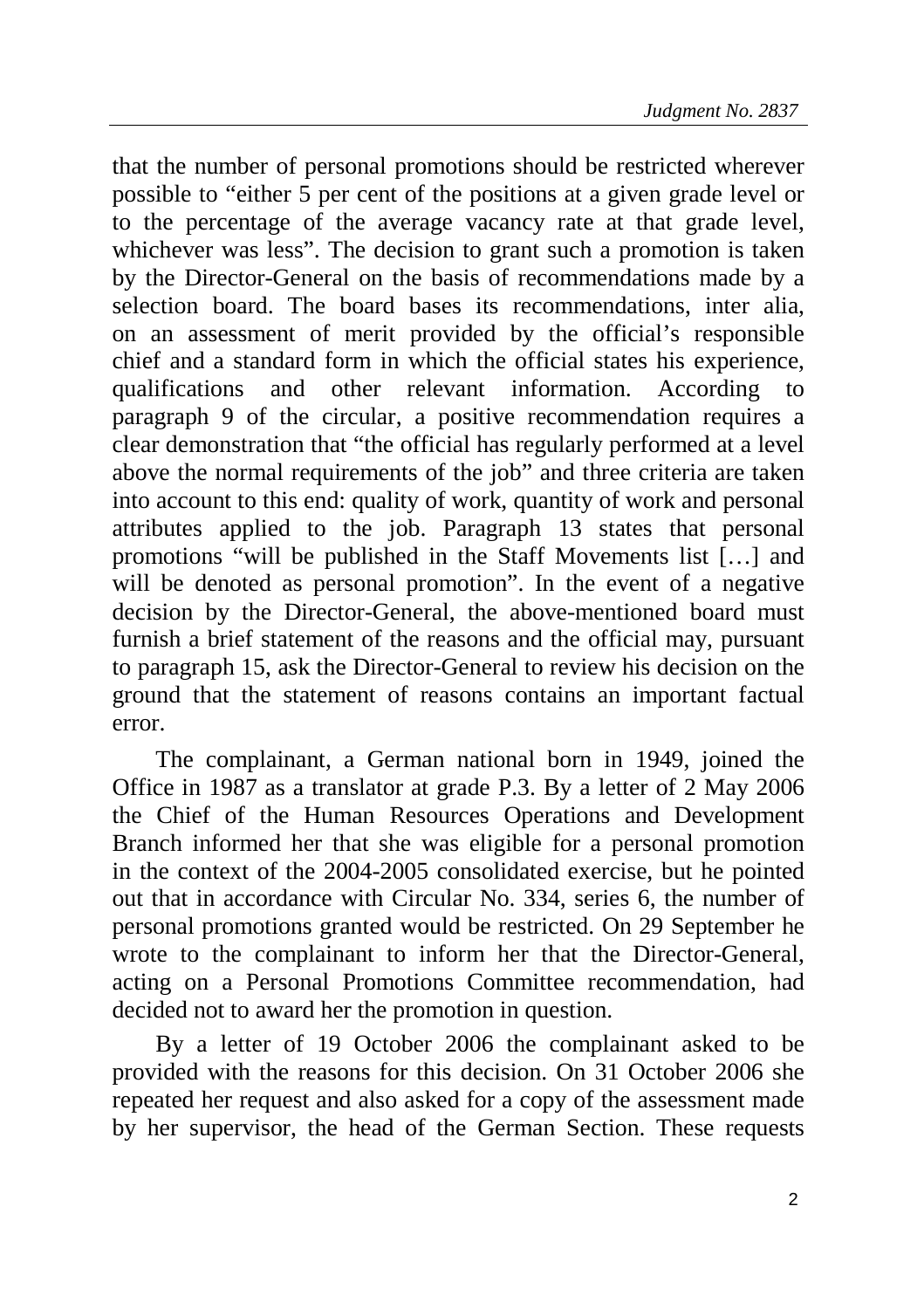were forwarded to the Committee. On 9 March 2007 the Chairperson of the Committee informed her that the personal promotion exercise was a comparative process and that other candidates had been considered more suitable, but that her case would be reconsidered "in the 2006 exercise". She added that, pursuant to paragraph 11 of Circular No. 334, series 6, the document requested by the complainant could not be provided because it was confidential.

In the meantime the complainant, relying on Chapter XIII of the ILO Staff Regulations, had filed a grievance on 16 February 2007 which the Human Resources Development Department had rejected. On 19 July she referred the matter to the Joint Advisory Appeals Board. In its report of 30 November 2007 the Board recommended that her grievance be dismissed. By a letter of 30 January 2008, which constitutes the impugned decision, the Executive Director of the Management and Administration Sector notified the complainant that her grievance had been dismissed as devoid of merit.

B. The complainant considers that she has been treated unfairly and in a manner incompatible with her terms and conditions of employment. She points out that, despite her excellent performance record, she has not been promoted since joining the Organization more than 20 years ago. In her view this situation is probably due to her supervisor's personal prejudice against her. She also submits that the personal promotion procedure is flawed by a lack of transparency. In this connection she finds it regrettable that she has not been allowed to see her supervisor's assessment, for she is unable to ascertain whether this document is inconsistent with her previous performance appraisal reports. She adds that the German Section is the only one that has no grade P.4 translator/reviser post, since these duties are, she claims, unlawfully assigned to external collaborators, as a result of which she is denied any possibility of "regularly perform[ing] at a level above the normal requirements of the job".

Moreover, the complainant maintains that the Personal Promotions Committee did not take account of certain essential facts, such as the salary increments for meritorious service which she received in 1991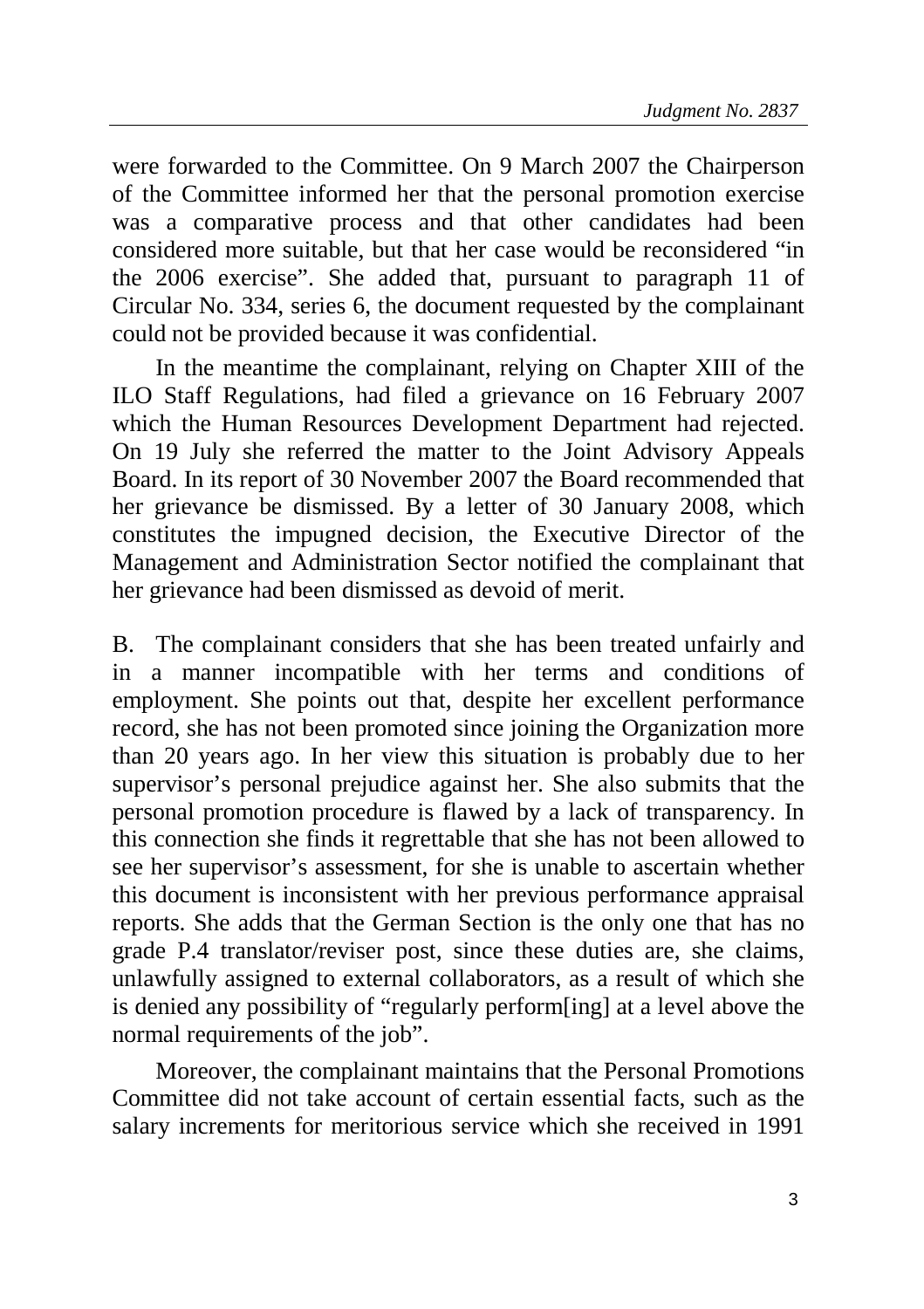and 2001 and the mobbing to which she has been subjected in her section for years.

Lastly, she takes the Office to task for breaching paragraph 13 of Circular No. 334, series 6, by failing to publish the list of officials to whom a personal promotion was granted.

The complainant requests the setting aside of the impugned decision, compensation for the moral and material injury suffered and the publication of the list of officials who were granted a personal promotion. She also claims costs in the amount of 5,000 Swiss francs.

C. In its reply the ILO contends that the complainant's allegations regarding the assessment of her merit are irreceivable because paragraph 15 of Circular No. 334, series 6, specifies that the provisions of Chapter XIII of the Staff Regulations may be invoked only with respect to questions which do not relate to the assessment of the official's merit for a personal promotion. It also considers that the allegations of mobbing and the claim for compensation for the injury suffered are irreceivable under Article VII, paragraph 1, of the Statute of the Tribunal. The Organization infers from this that the complaint is irreceivable in its entirety.

On the merits the Organization points out that, in accordance with the case law, decisions on personal promotion are taken at the Director-General's discretion and may be set aside by the Tribunal only on certain conditions which are not satisfied in this case. Furthermore, the Tribunal cannot substitute its own assessment of the facts for that of the Director-General.

According to the ILO, the above-mentioned circular makes it plain that the granting of a personal promotion is not a right, but merely a possibility, and that the complainant had been informed that officials were selected for promotion on the basis of a comparison between the different candidatures. She has not substantiated her allegations or shown that she suffered any injury. The Organization emphasises that the Joint Advisory Appeals Board itself checked that the assessment made by the complainant's supervisor was not inconsistent with her previous performance appraisal reports. In the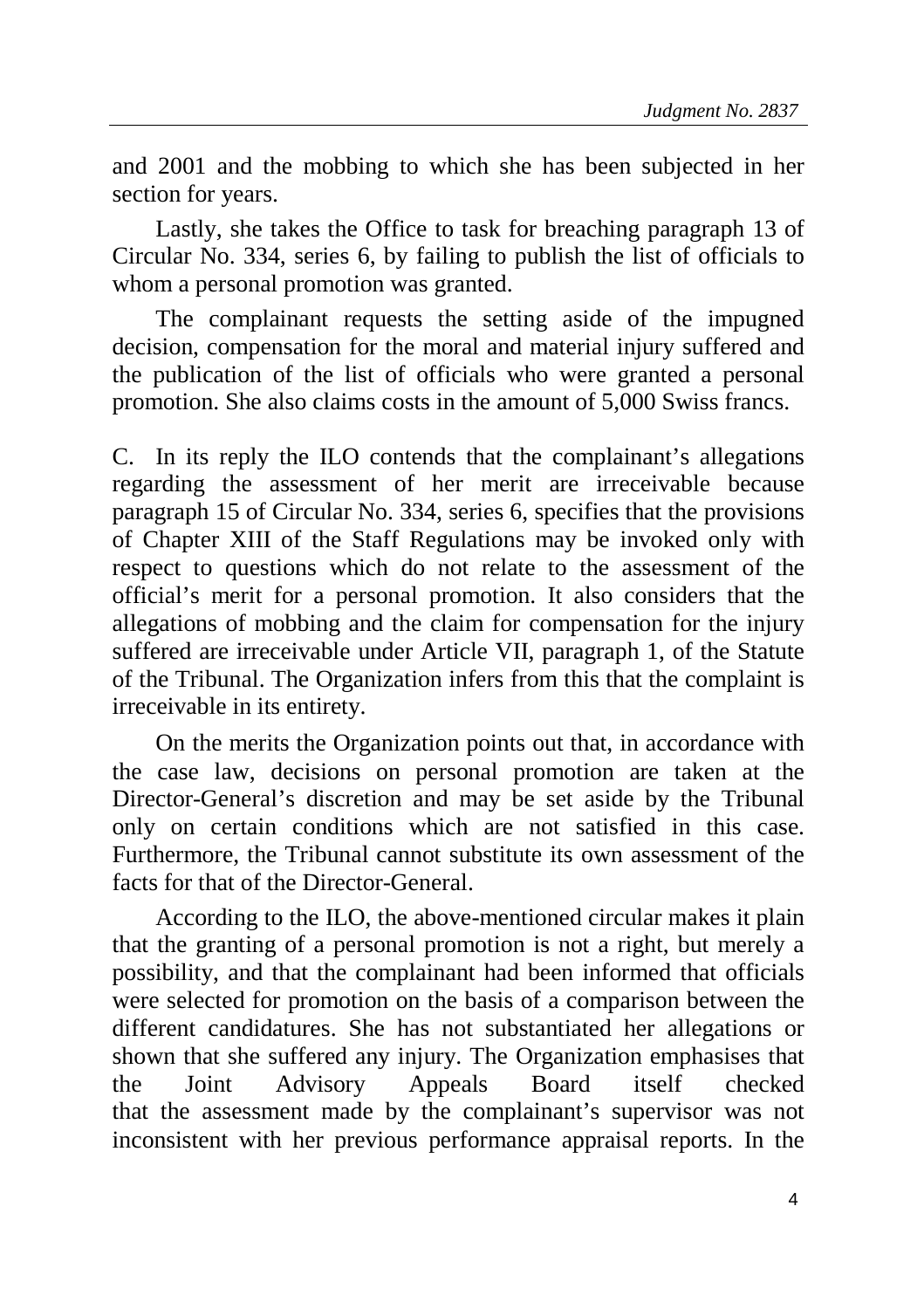instant case it seems that the complainant did not satisfy the three cumulative criteria mentioned in paragraph 9 of the circular. Her candidature was reconsidered in the context of the 2006 personal promotion exercise, but the Personal Promotions Committee was unable to recommend her promotion. Her case should be reconsidered on an exceptional basis during the next exercise.

The Organization acknowledges that the list of officials who have been granted a personal promotion has not been published for several years, but it holds that this omission could not have caused injury to the complainant and that it in no way influenced the decision not to grant her such promotion. It states, however, that it recently decided to recommence publication of the list.

D. In her rejoinder the complainant reiterates her arguments. She further submits, relying on Judgment 2558, that since the Executive Director of the Management and Administration Sector furnished no proof of a delegation of authority by the Director-General, the impugned decision was not taken by the competent authority and must therefore be set aside. In her opinion it was "the Director-General and his Office" who should have taken this decision because the Executive Director was "already involved in various ways in the internal procedure". She infers from this that the spirit of the Collective Agreement on Conflict Prevention and Resolution, concluded between the International Labour Office and the Staff Union on 24 February 2004, has been disregarded.

E. In its surrejoinder the Organization maintains its position. It contends that the new plea concerning formal requirements is not only irreceivable, since it was not raised in the complaint, but also devoid of merit. It is clear from the wording of the impugned decision that it was indeed taken by the Director-General, who authorised the Executive Director to inform the complainant thereof. This practice has been followed consistently since the entry into force of the Collective Agreement of 24 February 2004. The reference to Judgment 2558 is therefore not pertinent.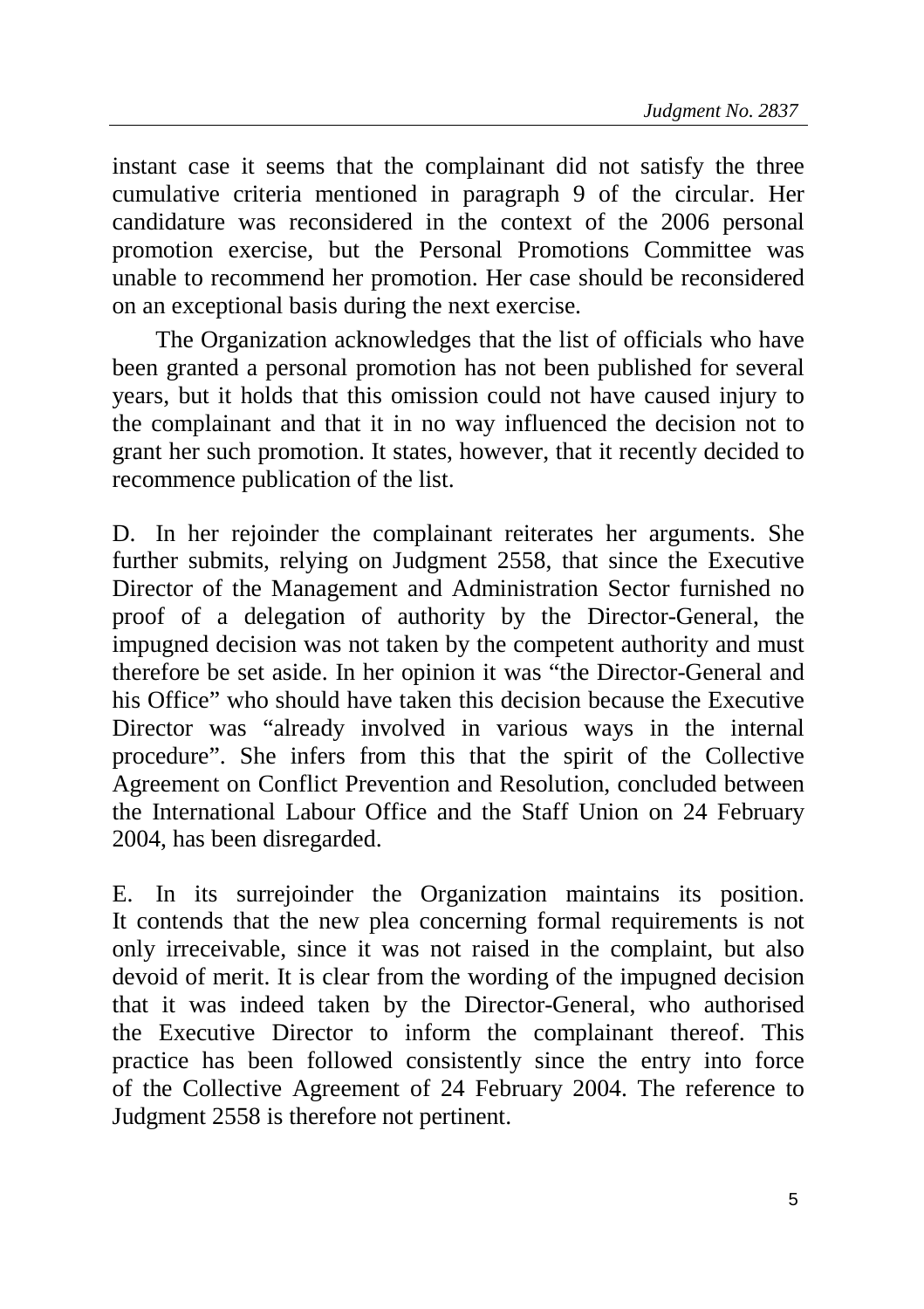## CONSIDERATIONS

1. The complainant challenges before the Tribunal the decision of 30 January 2008 whereby the Executive Director of the Management and Administration Sector notified her of the Director-General's decision to dismiss her grievance concerning the refusal to grant her a personal promotion in the context of the 2004-2005 consolidated exercise.

2. She asks the Tribunal to set aside the impugned decision, to award her compensation for the moral and material injury she claims to have suffered, to order the publication of the list of officials to whom a personal promotion was granted and to award her costs.

3. The Organization raises an objection to the receivability of the complaint.

Firstly, it submits that, pursuant to the provisions of the Staff Regulations and Circular No. 334, series 6, grievances related to the refusal to grant a personal promotion are "subject to compliance with specific rules", and that "allegations regarding the assessment of merit are not admissible in the context of a grievance founded on Chapter [XIII] of the Staff Regulations", which deals with conflict resolution. It points out that the issues raised in this case do, in fact, relate primarily to the assessment of the complainant's merits.

The Tribunal must dismiss this objection, because the right of international civil servants to appeal to the Tribunal cannot be restricted by a circular and because, in any case, the provisions of Article 13.3 of the Staff Regulations on which the Organization relies refer only to internal grievances before the Joint Advisory Appeals Board and not to complaints before the Tribunal.

Secondly, the Organization contends that "new allegations or claims" which did not form part of an internal grievance are also irreceivable. In this connection it should be recalled that, according to the case law, arguments raised before internal appeals bodies can be developed in a complaint before the Tribunal, but the complaint cannot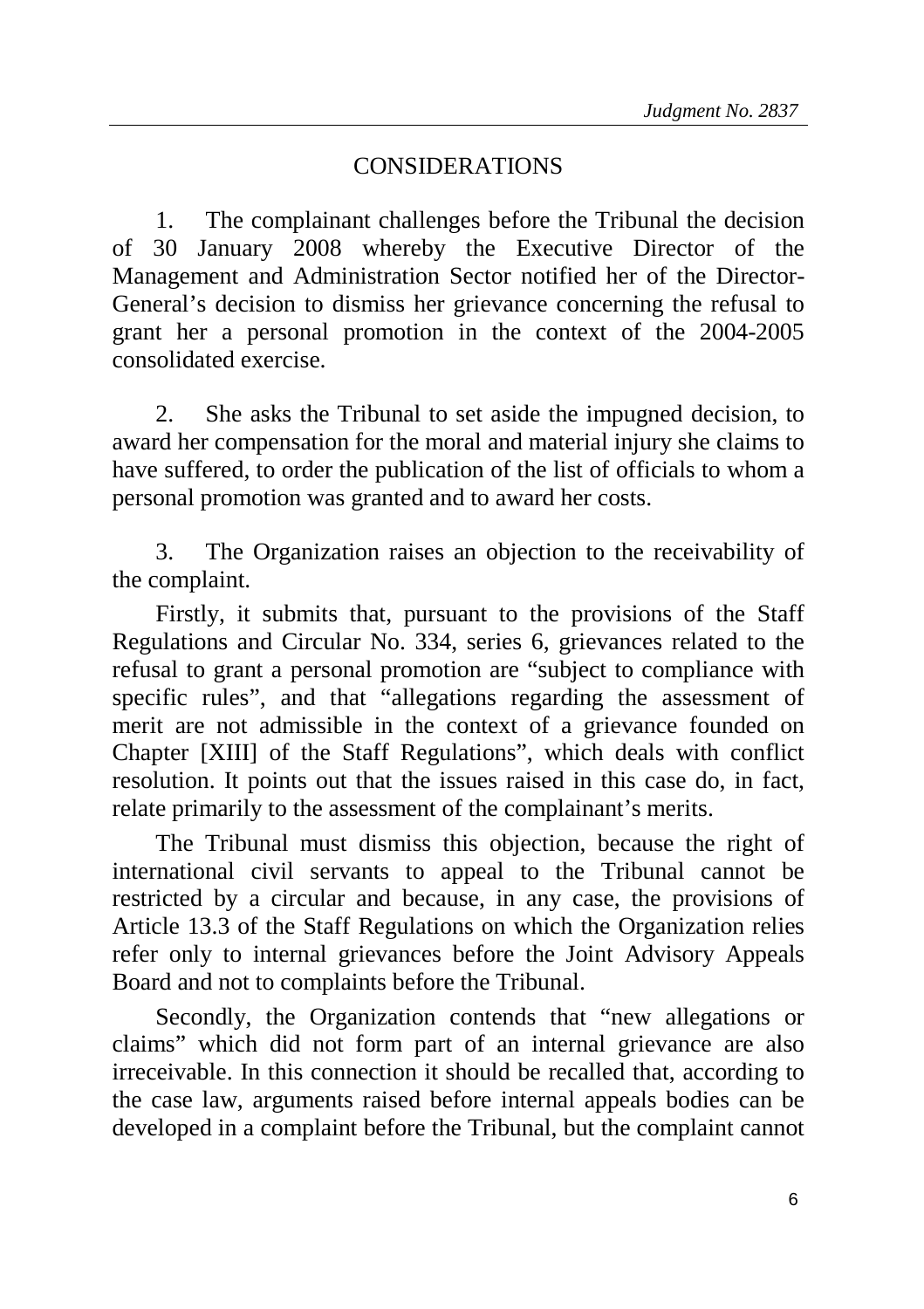include new claims (see, in particular, Judgments 429, under 1, 452, under 1, and 1380, under 12). It follows that the objection to receivability must be dismissed with respect to the allegations of mobbing, since they form part of the complainant's arguments in support of a claim. On the other hand, the claim for compensation for moral and material injury, which has been submitted for the first time before the Tribunal, must be declared irreceivable under Article VII, paragraph 1, of the Statute of the Tribunal because the internal means of redress have not been exhausted.

4. Before ruling on the merits, the Tribunal must first address the complainant's plea concerning the lack of authority of the person who signed the impugned decision. Citing the case law, the complainant argues that the decision in question was not taken by the competent authority, since the Executive Director furnished no proof of a delegation of authority by the Director-General, and that it should therefore be set aside.

With regard to this plea, the Tribunal finds that the case law cited is not pertinent because it is clear from the submissions, especially from the complainant's own initial submissions, that the impugned decision was in fact taken by the Director-General and that the Executive Director merely communicated it to the complainant. As the Executive Director does not require a specific delegation of authority to communicate a decision of the Director-General, the plea has no factual basis.

5. The complainant raises several other pleas: she contends, in particular, that the personal promotion procedure is not transparent, that she was treated in a manner that was incompatible with her terms and conditions of employment in view of her performance appraisal reports and the fact that she had not once been promoted during her 20 year career, that the Organization failed to comply with the provisions of Circular No. 334, series 6, concerning the publication of personal promotions in the staff movements list, that the Personal Promotions Committee disregarded certain essential facts and that her supervisor harboured personal prejudice against her.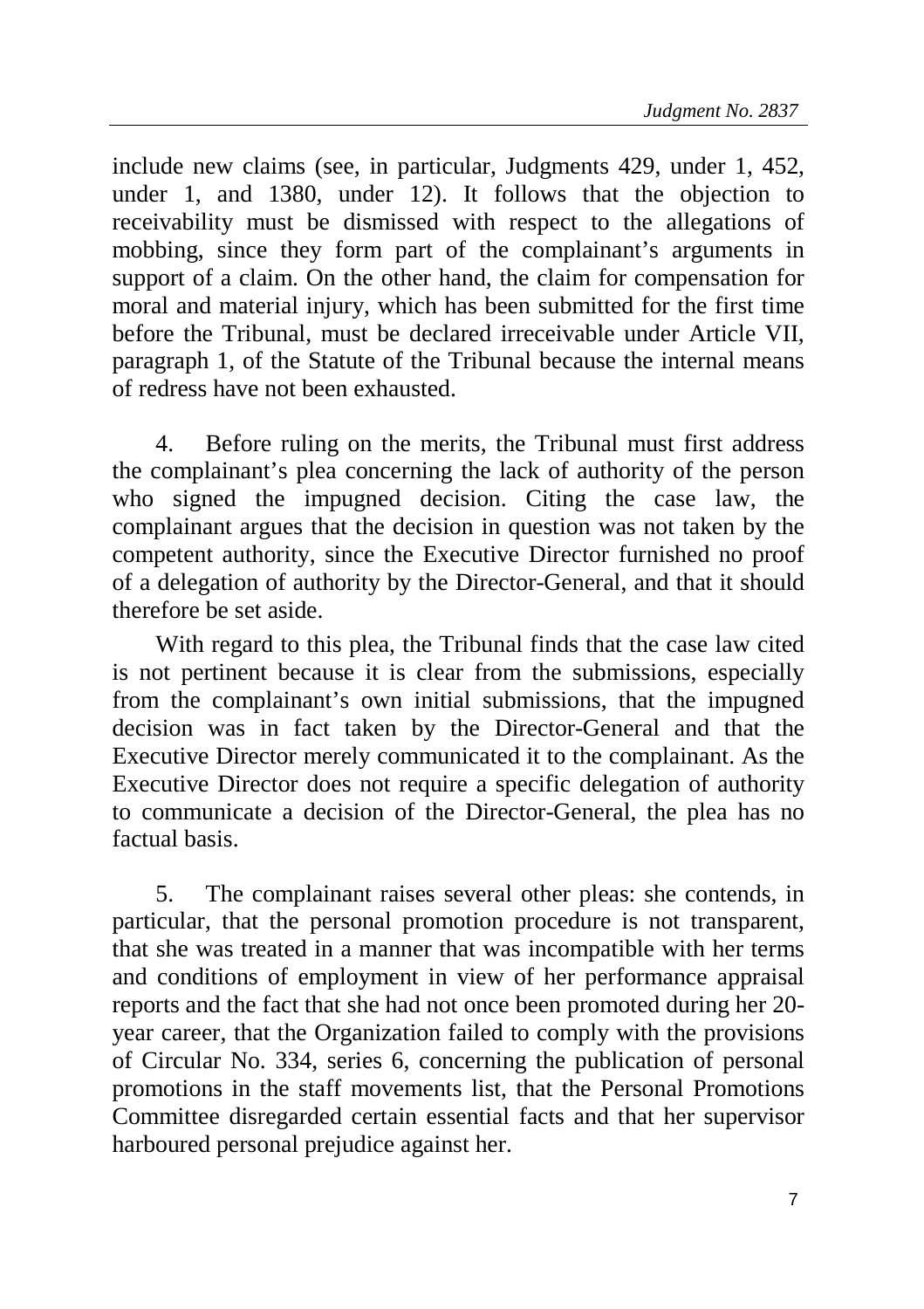6. It should first be noted that, by its very nature, the decision whether or not to grant a personal promotion is one which is taken at the discretion of the Director-General. As such, it is subject to only limited review by the Tribunal (see, in particular, Judgments 1500, under 5, 1815, under 3, and 2668, under 11). According to the abovementioned case law, the Tribunal will set such a decision aside only if it shows some fatal flaw, such as a formal or procedural flaw, or a mistake of fact or of law, or if some essential fact was overlooked, if it was *ultra vires*, if there was misuse of authority, or if an obviously wrong conclusion was drawn from the evidence.

7. In the instant case the Tribunal will consider the plea relating to the breach of Circular No. 334, series 6, paragraph 13 of which reads as follows:

"Personal promotion shall be announced to the official in writing as soon as the Director-General's decision is communicated to the Personnel Department. It will be published in the Staff Movements list once it becomes effective and will be denoted as personal promotion."

It follows that, in accordance with the terms of that paragraph, the Organization must publish the list of officials who have been granted a personal promotion.

Contrary to the Organization, which maintains that its failure to publish the list could not have caused any injury to the complainant and in no way influenced the decision to refuse her such a promotion, the Tribunal considers that non-publication of the list in question deprived the complainant of information that she might have found useful in filing a request for review within the meaning of paragraph 15 of the above-mentioned circular.

8. The impugned decision must therefore be set aside, without there being any need to rule on the complainant's other pleas, and the case must be referred back to the Organization so that it may publish the list of officials who were granted a personal promotion in the context of the 2004-2005 consolidated exercise. The complainant may, if she so wishes, file a request for review within a fixed period from the date of publication of the list in question.